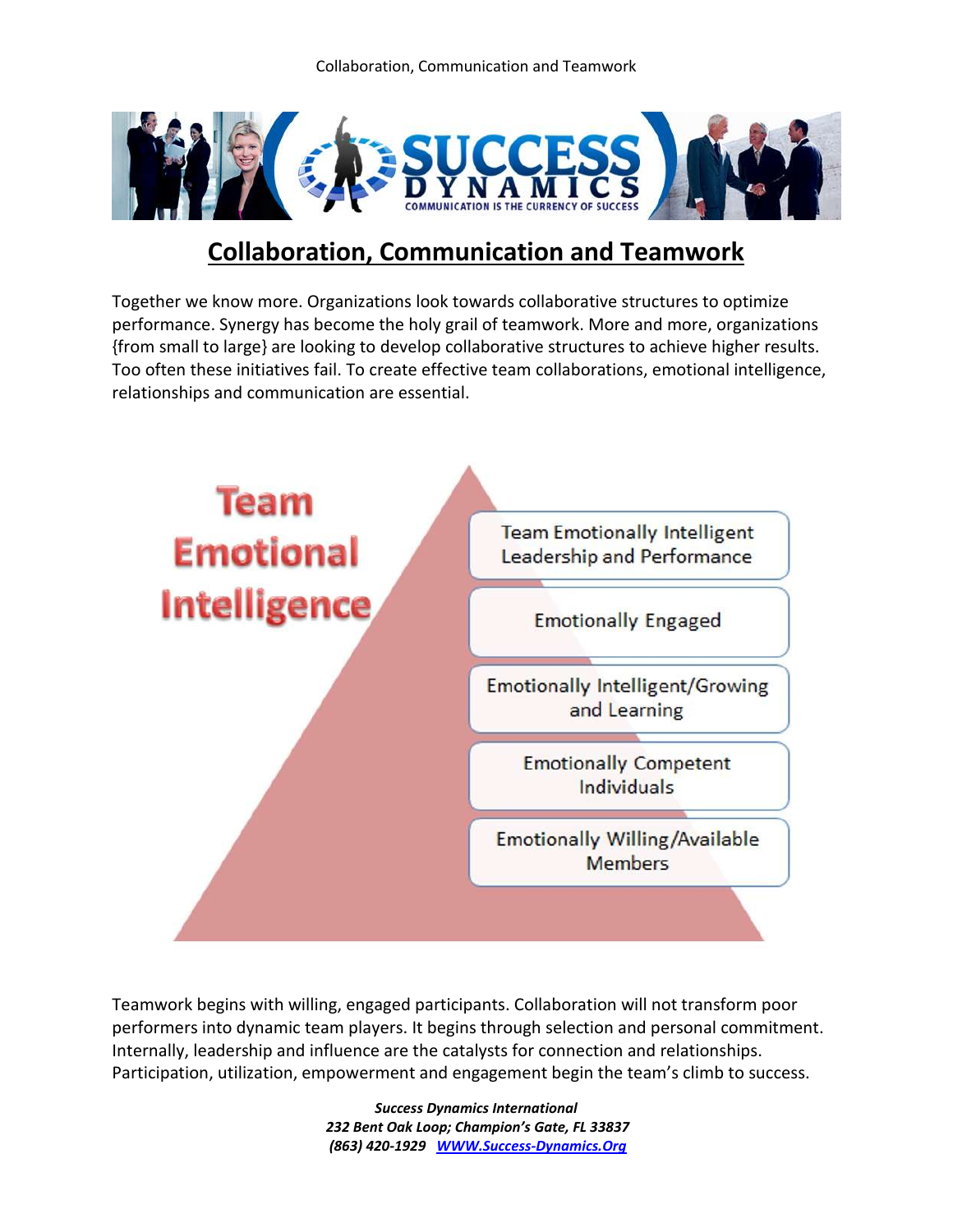Cross-functional and virtual teams are a powerful trend but merit extra attention in team formation. It becomes more difficult to generate identity, vision and cohesion when there is natural distance both physically and mentally. For these initiatives, attention needs to be focused on developing relationships and affinity. Clear definition of purpose, roles, priorities and structure sets a framework to create a collaborative initiative.



Communication precedes collaboration. It allows for connection and constructive interaction. Open, positive dialogue creates team perspective. It generates a common agenda and focus. Mutual respect, positive regard and appreciation promotes achievement.

Discussion frames performance into goal-directed behavior. When acceptance and relationships are clearly defined, the environment becomes safe to explore and initiate high quality thought. Feelings determine whether or not a team will succeed and the degree of achievement. High performing teams generate superior results.

Beside quality external results, effective teamwork generates quality internal rewards for participants. Extrinsic rewards from positive outcomes create abundance. These tangible benefits can be distributed to encourage further collaboration. Not only is the achievement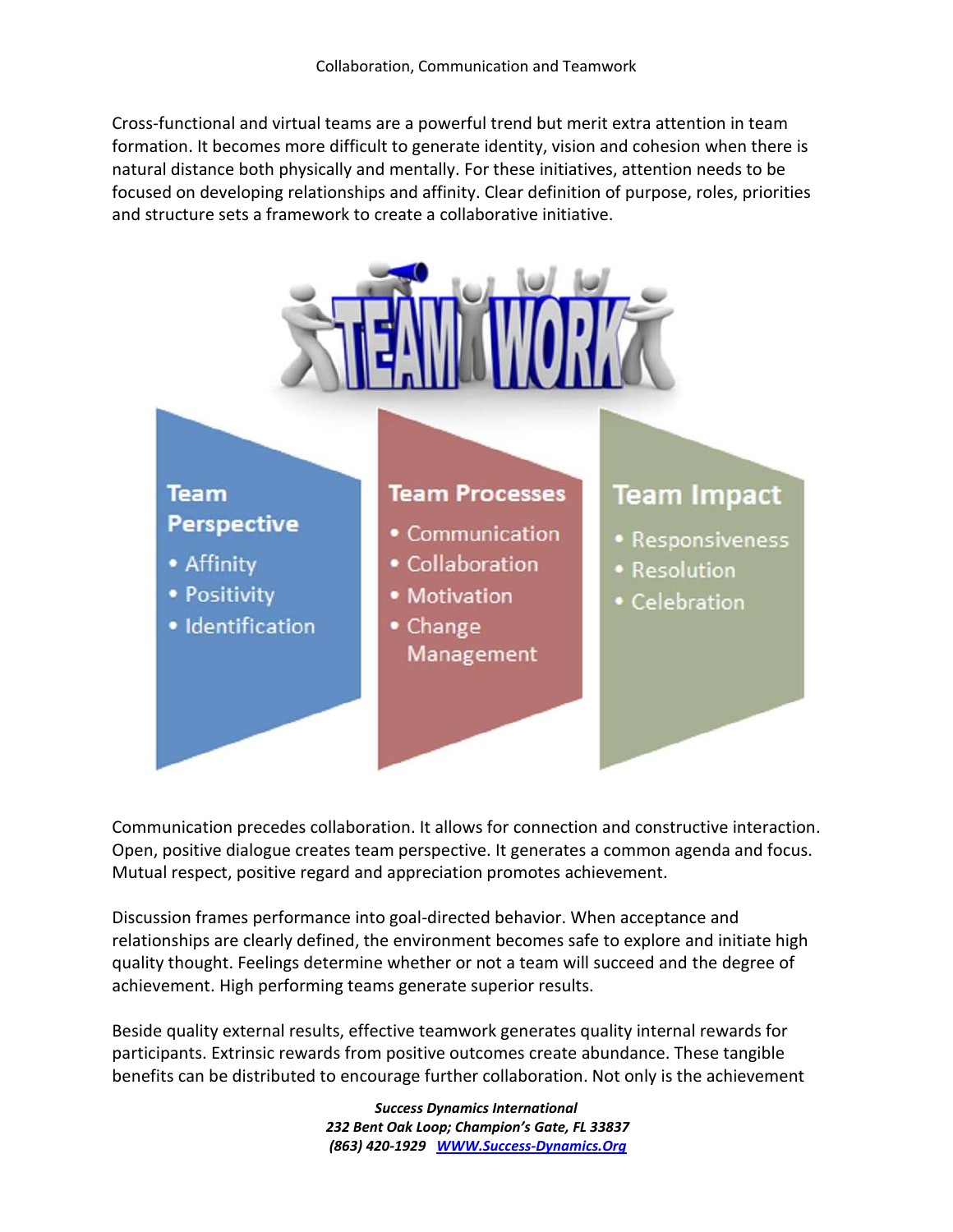shared but success offers mutual benefits. Internal impact comes from belongingness and the satisfaction of being part of an effective team. These intangible rewards can be powerful incentives.



Collaboration and teamwork need to be cultivated and nurtured. They can only thrive when individual contributors are engaged and when they work in a positive, supportive organizational environment.

Emotionally intelligent teams begin with positive players. They form this group into a cohesive, engaged, motivated team. This team serves as the achievement unit for an emotionally smart organization. Effective teams enhance both internal and external value. They make for better places to work. For clients, they generate superior results and more constructive relationships. Creativity, change management, innovation and quality are the byproducts of synergistic teams.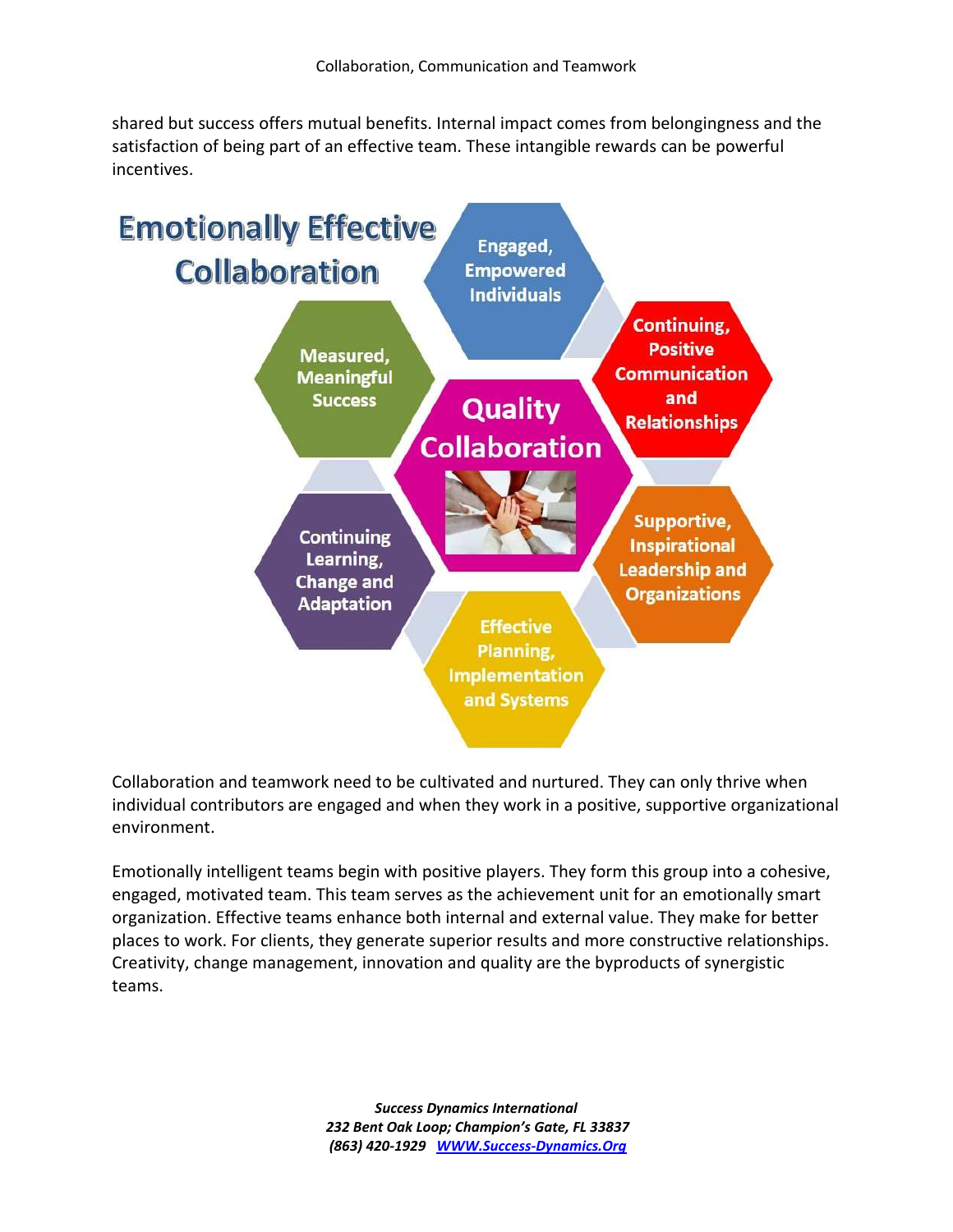

Teams that communicate, value relationships and act with passion win. They minimize liabilities and optimize strengths.

## *For Further Reading:*

Hansen, Morten © 2009 **Collaboration: How Leaders Avoid the Traps, Build Common Ground, and Reap Big Results** Harvard Business Review Press

Harvard Business Review © 2011 **Harvard Business Review on Collaborating Effectively** Harvard Business Review Press

Straus, David A.; and Layton, Thomas C. © 2002 **How to Make Collaboration Work: Powerful Ways to Build Consensus, Solve Problems, and Make Decisions** Berrett-Koehler Publishing

Tamm, James W.; and Luyet, Ronald J. © 2010 **Radical Collaboration: Five Essential Skills to Overcome Defensiveness and Build Successful Relationships** Harper Collins Publishing

Wiese, Carl; and Ricci, Ron © 2011 **The Collaboration Imperative** Cisco Systems, Inc.